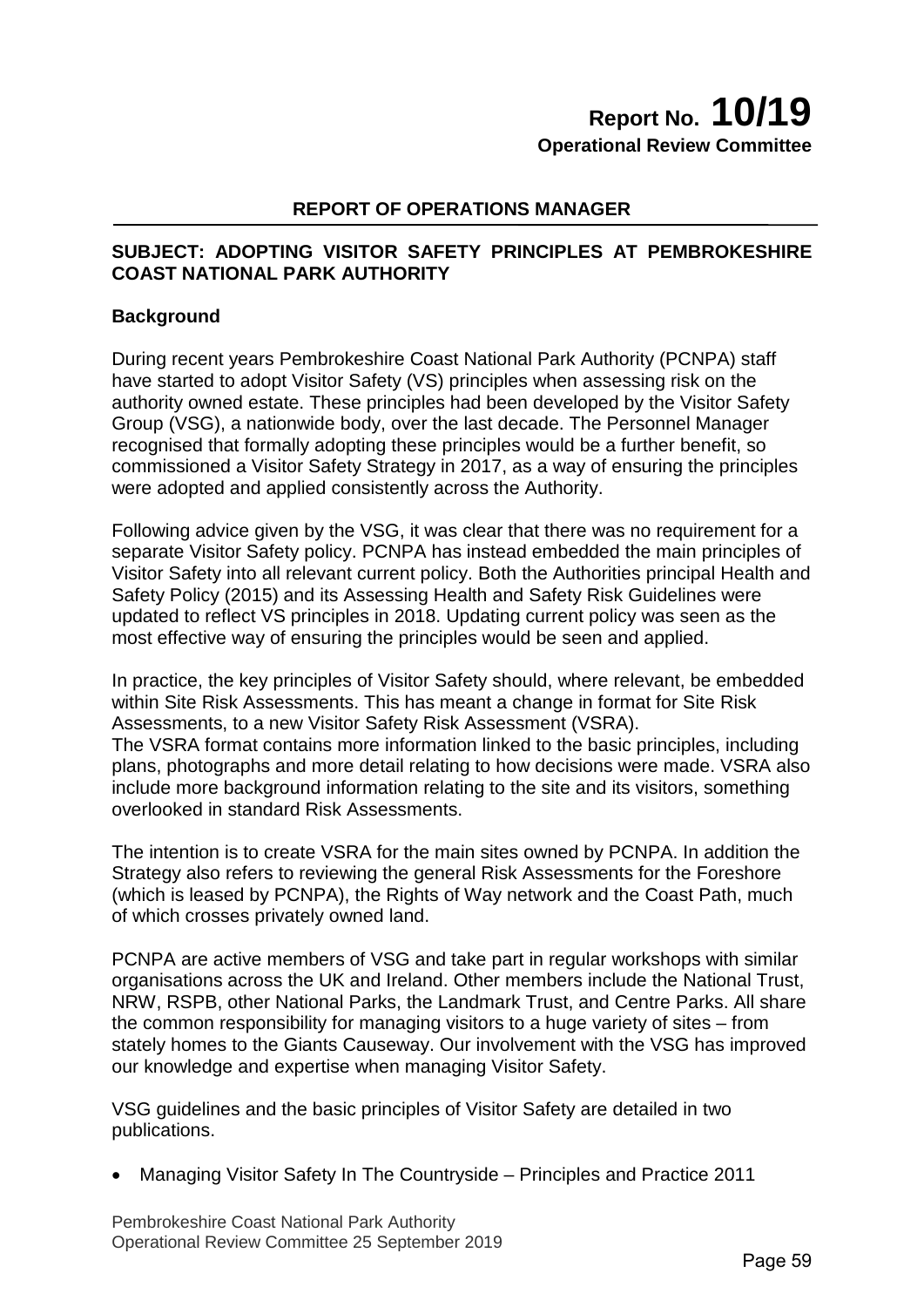• Managing Visitor safety in the Historic Built Environment – Principles and Practice 2015.

Both publications, case studies and more detail can be found at <http://vscg.org/>

VS Principles are supported by the Health and Safety Executive (HSE) and are backed up by a wealth of case law.

### **Visitor Safety in Practice**

The VSG guidelines provide a pragmatic approach to safety, an approach which is of particular interest to Site Managers within the National Park Authority. Risk Assessments had in the past been designed from an occupational perspective. Whilst adequate, there was a feeling amongst Site Managers that the format, which included a scoring mechanism, was subjective and not directed enough towards specific aspects of risk that were pertinent to visitors rather than staff.

Sometimes safety and its mitigation can clash with the core purposes of the Park. Balancing safety with the impact any mitigation may have on the landscape, or the impact mitigation may have on user enjoyment, is of primary importance and can prove challenging at times. The adoption of these principles, as well as the learning gained from membership of VSG is a great aid to decision making in this respect.

Site Managers, although working within a robust Health and Safety framework, can at times feel exposed when attempting to determine the level of risk at a site and how best to mitigate it. Hazards on some sites can be complex and it can be unclear which way they should be controlled. The temptation is a belt and braces approach, which aside from sometimes creating unnecessary and costly work, can lead to disproportionate control measures being adopted. Applying basic VS principles can help guide decision making in this respect.

The adoption and understanding of these core principles, and having the confidence to apply them, will ensure we see a positive improvement in the way we manage our sites for visitor safety.

### **General Principles**

The general principles outlined below are a basic summary of the principles that are detailed within the VSG literature, and were briefed to managers in January 2018.

The Risk Assessment process is designed to expose risk in order that it can then be controlled. Most risk can be eliminated without adversely impacting the benefits of the visit or the activity. Those risks that cannot be eliminated should be controlled in a sensible and proportionate way.

Safety is a shared responsibility between the owner of a site and the visitor. Responsible risk-taking should be regarded as normal. Members of the public should not be discouraged from undertaking activities solely on the grounds of risk, although visitors should always be aware of the risks they are taking. Visitors have a responsibility to take reasonable care for their own well-being. The VSRA process is aimed at uncovering risk, assessing the extent to which risk should be controlled and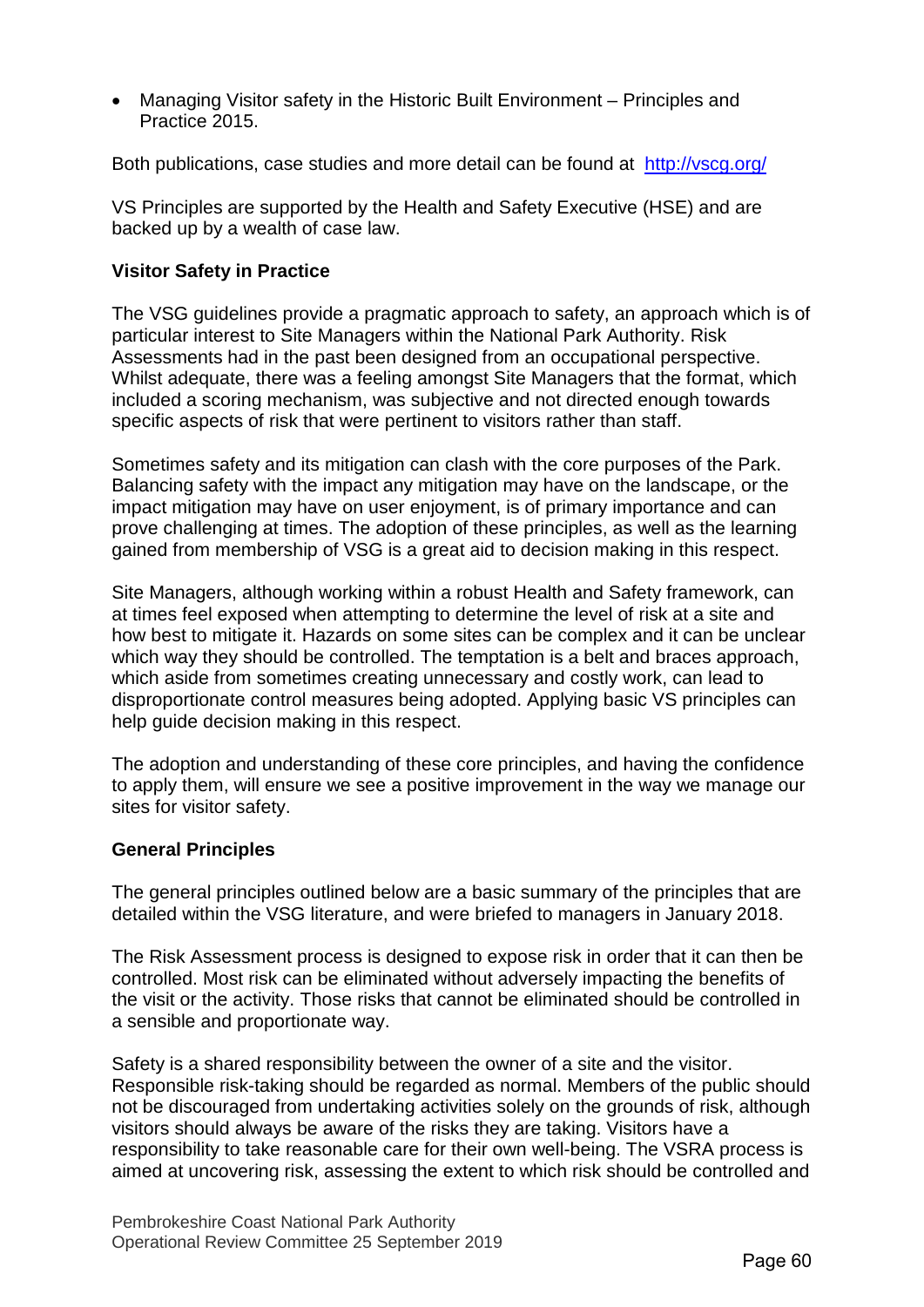assessing the level of expectation the authority can reasonably expect to have of visitors in terms of shared responsibility.

### **1. Fundamentals**

In the first instance we must take account of the Authorities wider objectives, aimed at protecting conservation, heritage, recreation, cultural and the landscape. The use of safety precautions may conflict with these objectives in some instances. A balance must be achieved between risk and the impact of safety measures.

- When assessing Visitor Safety, account should be taken of Pembrokeshire Coast National Park purpose and guiding principles. Access and a sense of freedom and adventure in the Park should be protected. We manage rugged and sometimes isolated terrain, a big attraction for many. Safety measures should be balanced with this in mind. A proliferation of signage and fencing on the Coast Path National Trail could for instance detract from the unique character of the Park.
- Account should be taken of the objectives of the Well-being of Future Generations (Wales) Act (2015).
- Where possible, avoid restrictions on access. Avoid giving visitors long lists of do's and don'ts.

### **2. Awareness**

The aim of conducting a Risk Assessment in the first instance is to identify and assess the impact of hazards. There is no positive benefit in doing this unless visitors to the National Park and its properties, path network, foreshore and events are made aware of the risks identified during this process.

Our aim is for visitors to be aware of risks and decide whether or not to accept them. There should be no nasty surprises.

It is reasonable to expect visitors to recognise hazards in the natural environment, themselves. Any visitor should be aware of certain hazards and require no instruction. However some hazards are not obvious to a visitor – if the Authority is aware of these hazards it is reasonable that visitors are made aware of them.

A visitor could be reasonably expected to understand the hazards associated with most activities such as a guided walk. It may be unreasonable to expect them to understand specific hazards related to the site chosen for that guided walk.

We can manage and reduce many risks by informing and educating rather than erecting signs and physical barriers. When considering the management of risk, the following methods can be considered for example -

- School visits
- Engagement with community councils and landowners.
- Information on websites
- Social media

Pembrokeshire Coast National Park Authority Operational Review Committee 25 September 2019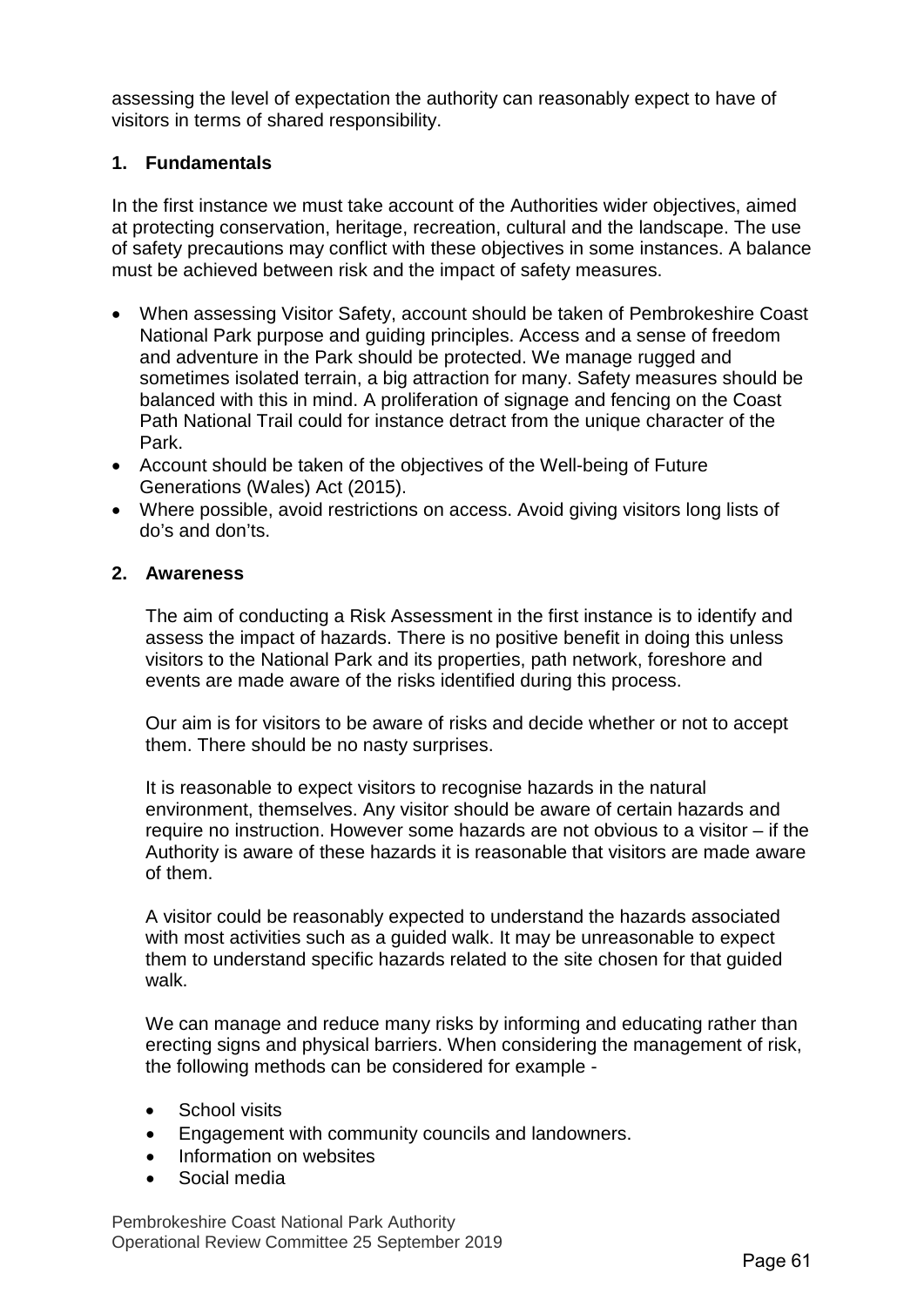- Communication at holiday accommodation.
- Signage and interpretation at main access points.

There are many ways of informing visitors about risk and in many cases the erection of physical structures is costly and unnecessary. Where risk cannot be controlled sufficiently by alternative methods, warning signs and physical barriers should be considered.

### **3. Partnership**

- Understand how different groups view and accept risk and how the acceptance of risk varies. The same activity can be viewed by different users in a different way in terms of risk. Codes of practice already in existence may help in this assessment.
- Understand during the course of the assessment how some methods for mitigating risk to one user group, may impact on another. For example, erecting a barrier around a harbour may reduce the risk of a pedestrian fall, but increase the risk of crush injuries to boat users.
- Work with visitor groups to promote understanding, consider the physical segregation of different users and promote awareness.

### **4. Responsibility**

It is important to strike a balance between visitor self-reliance and management intervention.

- It is reasonable to expect parents, guardians and leaders to supervise people in their care. There may be no need to erect signs and barriers but there may be a need to inform about any risk that may be unexpected or hidden.
- It is reasonable to expect visitors to exercise responsibility themselves. Wearing suitable clothing during a visit for example.
- It is reasonable to expect visitors not to put others at risk.

These principles are supported by case law. This is outlined in the two VSG publications or on the website, if further clarity is required.

The interaction between people with different levels of skills and experience and hugely variable environments is complex. The general premise is that as the environment becomes less developed, it is reasonable to expect that a visitors self-reliance, knowledge and understanding of the surroundings will increase – less management action is required and fewer physical safety measures may be needed.

The Risk Control Matrix in Appendix 1 gives a summary and overview of how that complexity can broadly be broken down.

### **4.1 Zoning**

On larger more diverse sites, it may be necessary to zone areas to improve risk management. Zones can be determined based on footfall, the nature of the terrain and how each part of a site is used. Trees overhanging a popular childrens play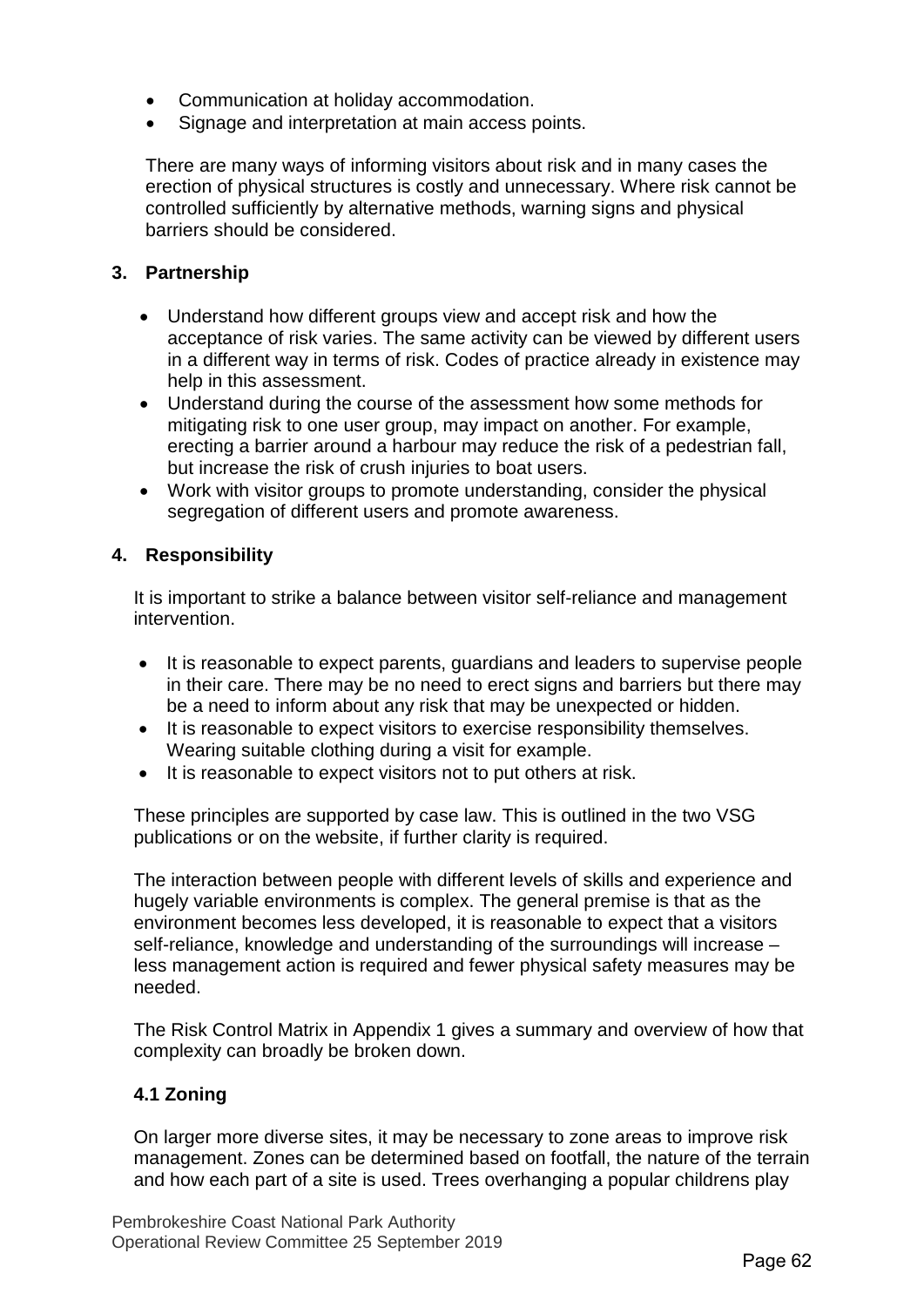area may be zoned as a high risk compared to those in the middle of a remote woodland. Zoning could be considered for the Foreshore, Coast Path and Inland Rights of Way network, breaking down a large area or network into more manageable sections.

Route grading as a way of informing visitors of variable risk is also another example of zoning and could have positive benefits for controlling risk.

### **5. Risk Control**

- Use a Visitor Safety Risk Assessment to create a risk assessment for each site.
- Ensure risk assessment measures are consistent across sites and within sites, inconsistency causes confusion and is not helpful for visitor decision making.
- Balance risk controls with wider benefits.
- Know your visitor monitor behaviour, observe flow of people, understand type and experience of visitor, maintain an accident and incident log.
- Do not expose visitors to risk through your own activity (e.g vegetation cutting on the Coast Path).

### **PCNPA Risk Assessment Regime**

The Visitor Safety Strategy outlines how the adoption of VS principles will be achieved by different teams. In some cases such as for activities carried out solely by employees and volunteers, the current risk assessment may suffice.

For activities offered to visitors, current risk assessments may be enhanced by the inclusion of some of the key elements of Visitor Safety outlined in this document.

Site Managers undertake a Risk Assessment annually. VSRA will now be completed for all sites, focussing first on those sites with most visitors.

The Authority will continue to be a key member of the VSG and will attend regular workshop and training events, to ensure the VS Strategy remains at the core of all assessment of risk on the Authorities estate. Membership of VSG will also ensure we continue to progress and develop as the sector advances.

### **Recommendation**

**Members are asked to note the work undertaken in relation to Visitor Safety**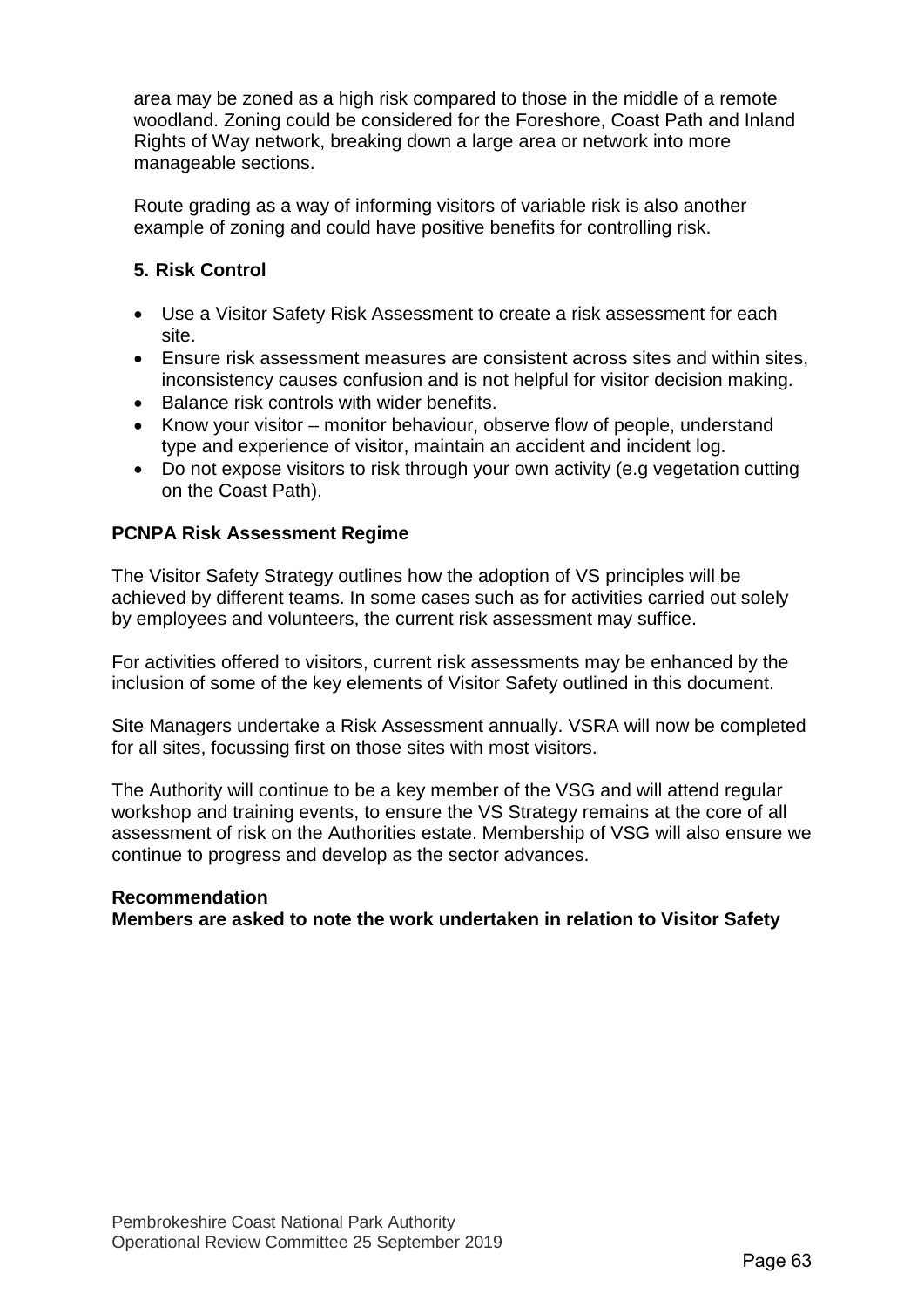### **Appendix 1**

## **Risk Control Matrix**

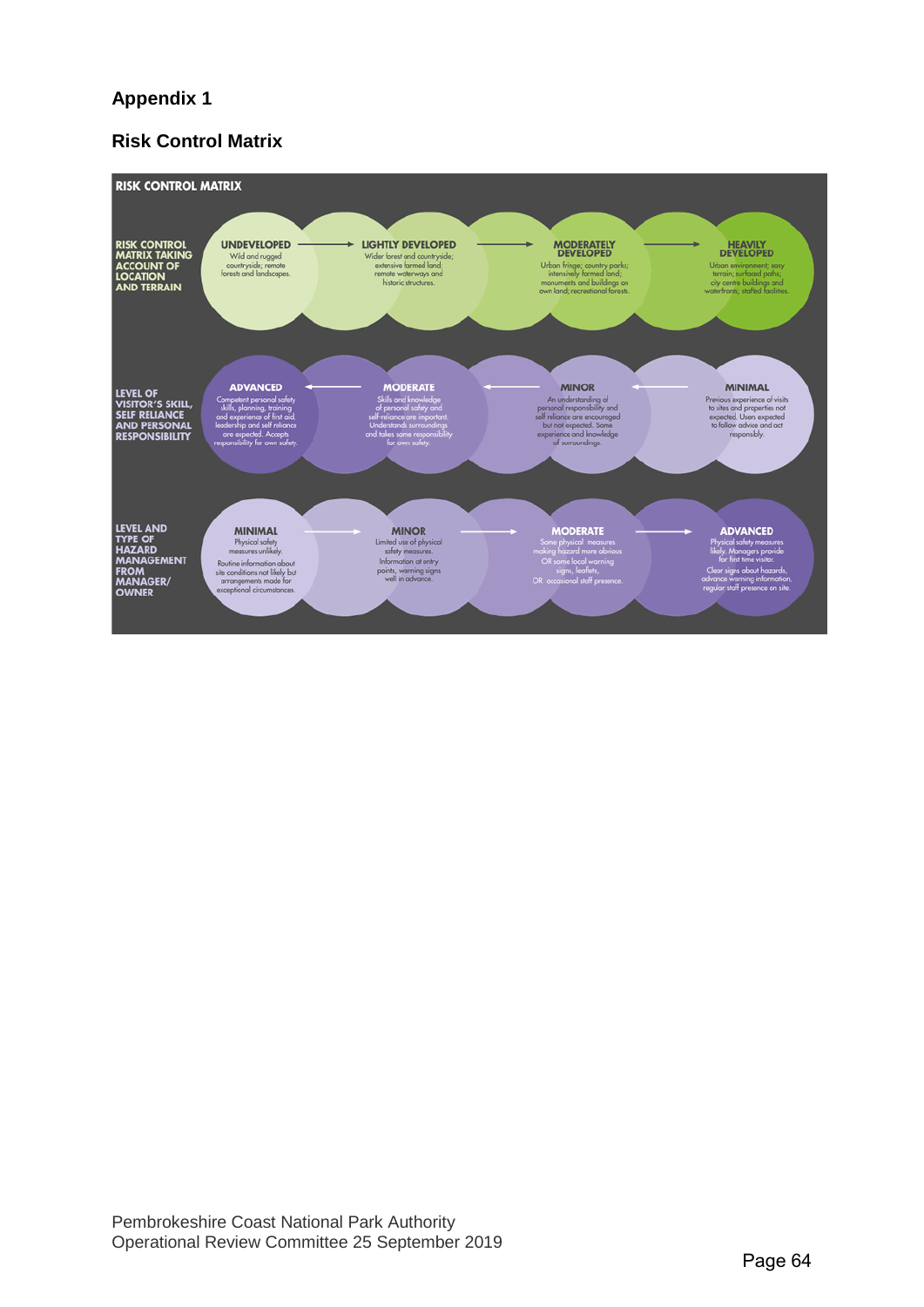

# **Pembrokeshire Coast National Park**

# **Visitor Safety Strategy**

### Introduction

The Pembrokeshire Coast receives over 4 million visitors annually and many of these visits will be to Authority owned or managed facilities. These facilities include the 76 NPA owned sites, most of which are accessible by the public, the Crown Estate Foreshore, the Pembrokeshire Coast Path National Trail and an extensive network of inland public rights of way. To guide the management of these facilities the NPA has drafted some years ago a series of Safety Statements which include those for the Coast Path, Public Rights of Way and NPA Properties. However since these statements have been drafted the management of visitor safety has developed rapidly through the work of the Visitor Safety in the Countryside Group (VSCG) of which the NPA is an active member. This strategy recommends that the NPA Health and Safety Policy and the safety statements mentioned above are updated to include the principles of Visitor Safety.

### NPA Visitor Facilities

The visitor facilities outlined below are accessible by the public in different ways, with a huge variation in visitor numbers to each site.

- Three year round staffed sites Oriel y Parc (St Davids), Carew Castle and Castell Henllys.
- Two seasonally staffed sites Solva and Newport Car Parks
- Two sites with entrance fees (Carew Castle, Castell Henllys)
- 72 other sites, most of which are accessible to the public but not staffed, including car parks, woodlands and historical sites such as Angle Tower. Some of these sites are very well visited, including Porthgain Harbour for example. Some sites are rarely visited and remote.
- The NPA leases the majority of the Crown Estate Foreshore (the area between Mean High Water Mark and Mean Low Water Mark) within the National Park.
- The NPA manages and maintains the 186 mile Pembrokeshire Coast Path National Trail through a management agreement with and funding from Natural Resources Wales. The NPA manages and maintains 480 miles of inland public rights of way, through an Agency Agreement with Pembrokeshire County Council. The NPA promotes use of these paths, particularly through the extensive list of web walks accessible through its website.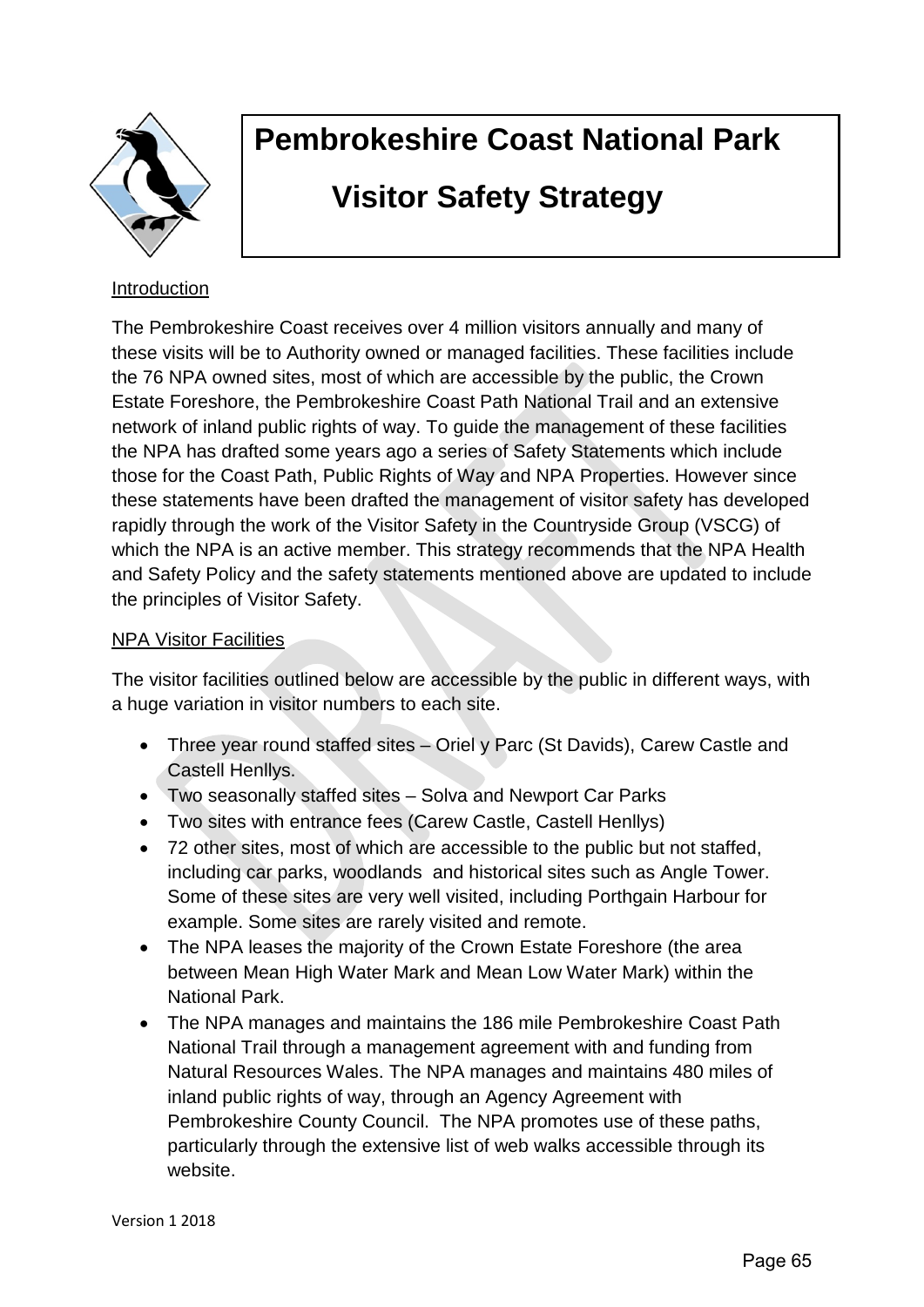Traditionally the authority has managed safety through the implementation of guidance outlined in various policy documents, including the Health and Safety Policy Arrangements (2015), and various supporting documents 'Assessing Health and Safety Risk' (2016), Tree Safety Policy (2016) and 'Safety Guidelines for Managers of Authority Properties (2016)' . The process involves undertaking separate Site Risk Assessments for each NPA owned site including the Crown Estate Foreshore. This is normally carried out annually by the nominated site manager or delegated to another suitably trained employee.

As mentioned above the Coast Path and Public Rights of Way have their own separate safety statements and regimes for checking and inspection. The coast path is inspected annually by the National Trail Officer as part of the management agreement and a work programme including any safety works this highlights is carried out by the area warden teams. The inland rights of way are checked on a three year cycle with footbridges checked on a two year cycle. Again any safety works these highlight are carried out by the area warden teams.

### Visitor Safety – Background.

The Visitor Safety in the Countryside Group (VSCG) has rapidly become the recognised UK wide expert group in all aspects of Visitor Safety (VS). The group provides a forum for organisations dealing with visitors, organises practical workshops and has written guidance on Visitor Safety both in the countryside and in the historic built environment. The group regularly advises on Visitor Safety and has provided expert witness services in court cases involving injury to visitors on owned or managed sites. As members, PCNPA staff have participated in a number of workshops and as well as hosting a Coastal Safety workshop for the Group in September 2014.

A visit by Mark Daniels, a qualified safety practitioner to Carew Castle in 2016, led to the reviewing of how we manage Visitor Safety in the park. It was observed that whilst our Health and Safety regime was robust, there was a tendency for our systems and processes as well as our documentation to lean towards occupational health and safety. Site based risk assessments have traditionally taken Visitor Safety into account but it was felt that the inclusion of the well attested basic principles of Visitor Safety, formulated by the VSCG could further enhance our safety systems.

### **Aim**

The aim of this proposed strategy is to ensure that Visitor Safety (VS) principles are embedded into how we assess and manage risk within the Park, particularly focussing on a site based approach. These principles include –

• Balancing risk and benefit – ensuring we balance safety with conservation and access needs.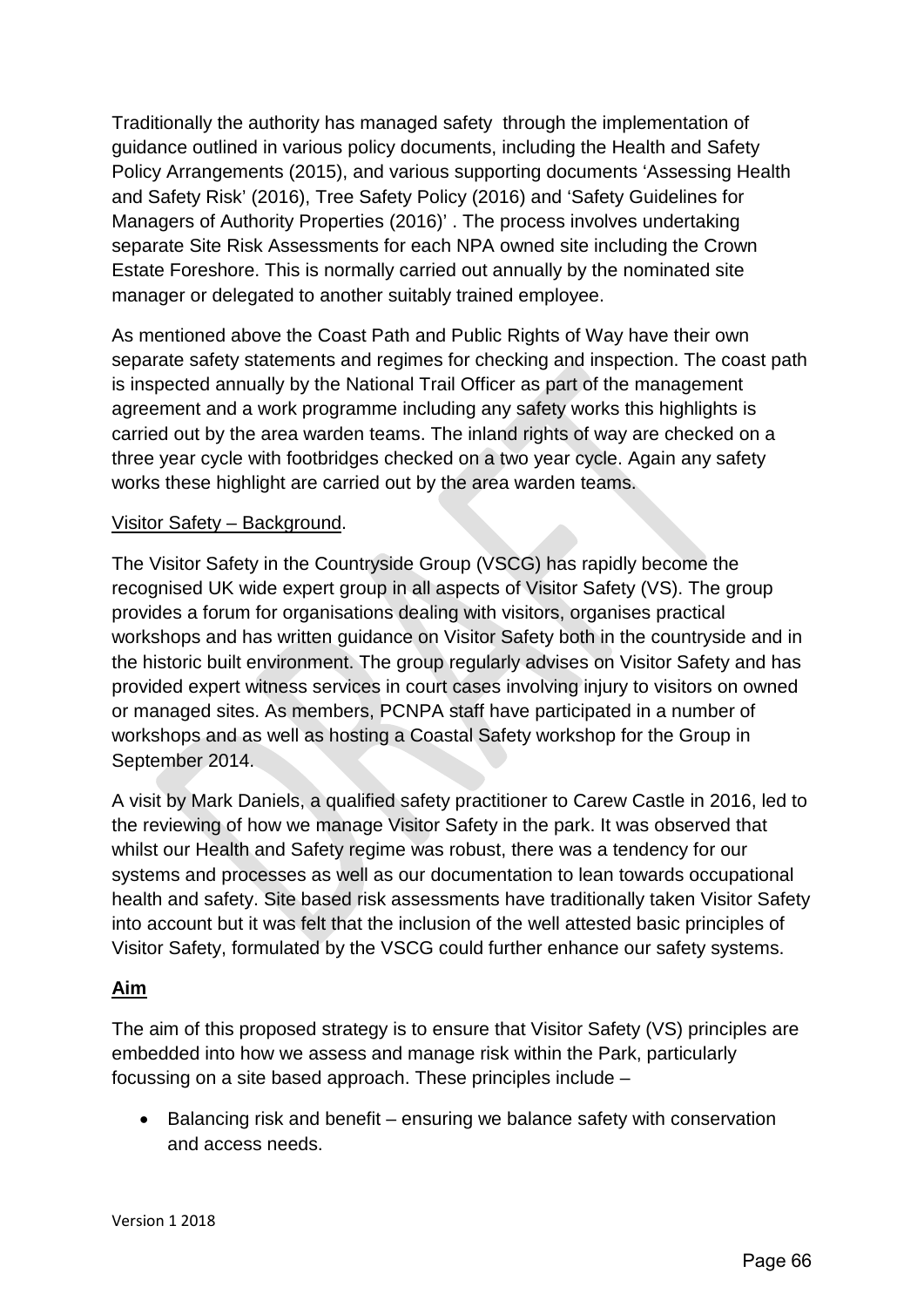- Focusing on the concept of shared responsibility between the landowner and the visitor.
- A consideration of the different types of visitors we receive and how different visitor groups impact on risk levels.
- Using a standardised Visitor Safety Risk Assessment.
- Use of effective monitoring and recording systems.
- Collecting information on incidents to help understand hazards and make improvements.
- The use of effective communication through various media of risk and hazard to our visitors.

The following sections outline how this should be achieved.

### **1.0 Define Roles & Responsibilities**

Key to successfully implementing Visitor Safety principles within the authority is a consideration of the roles involved and ensuring Visitor Safety is considered at all times.

Identify those staff members and teams that should adopt VS principles and ensure buy-in for the adoption of Visitor Safety principles across the authority. It is recommended that a single Visitor Safety champion is recognised in the authority and that person should co-ordinate policy writing and development, report to the senior team and members and liaise with external partners, the VSCG and the Health and Safety Group within PCNPA. The nominated person should also ensure that VS principles are adopted within all of the relevant teams across the authority.

### **2.0 Training Requirements.**

A review of training requirements for staff is recommended. Currently key members of staff are trained in aspects of health and safety and this varies depending on requirements for the role. This training is currently tailored to occupational Health & Safety. It would be useful to determine whether Visitor Safety is different enough to warrant further training and/ or qualifications or whether current skills levels will suffice. Development of a centralised system for storing information specific to Health and Safety training and qualifications, including Visitor Safety should be considered.

### **3.0 Update Current H&S Policy and Guidelines**

The introduction of a new stand-alone Visitor Safety Policy is not recommended by VSCG, instead Visitor Safety principles should be embedded within the current policy and guideline structure. This will allow Visitor Safety principles to become part of the routine when assessing safety.

**3.1**Publish an updated version of the current 'Health and Safety Policy Arrangements' Document, to include Visitor Safety principles. This will form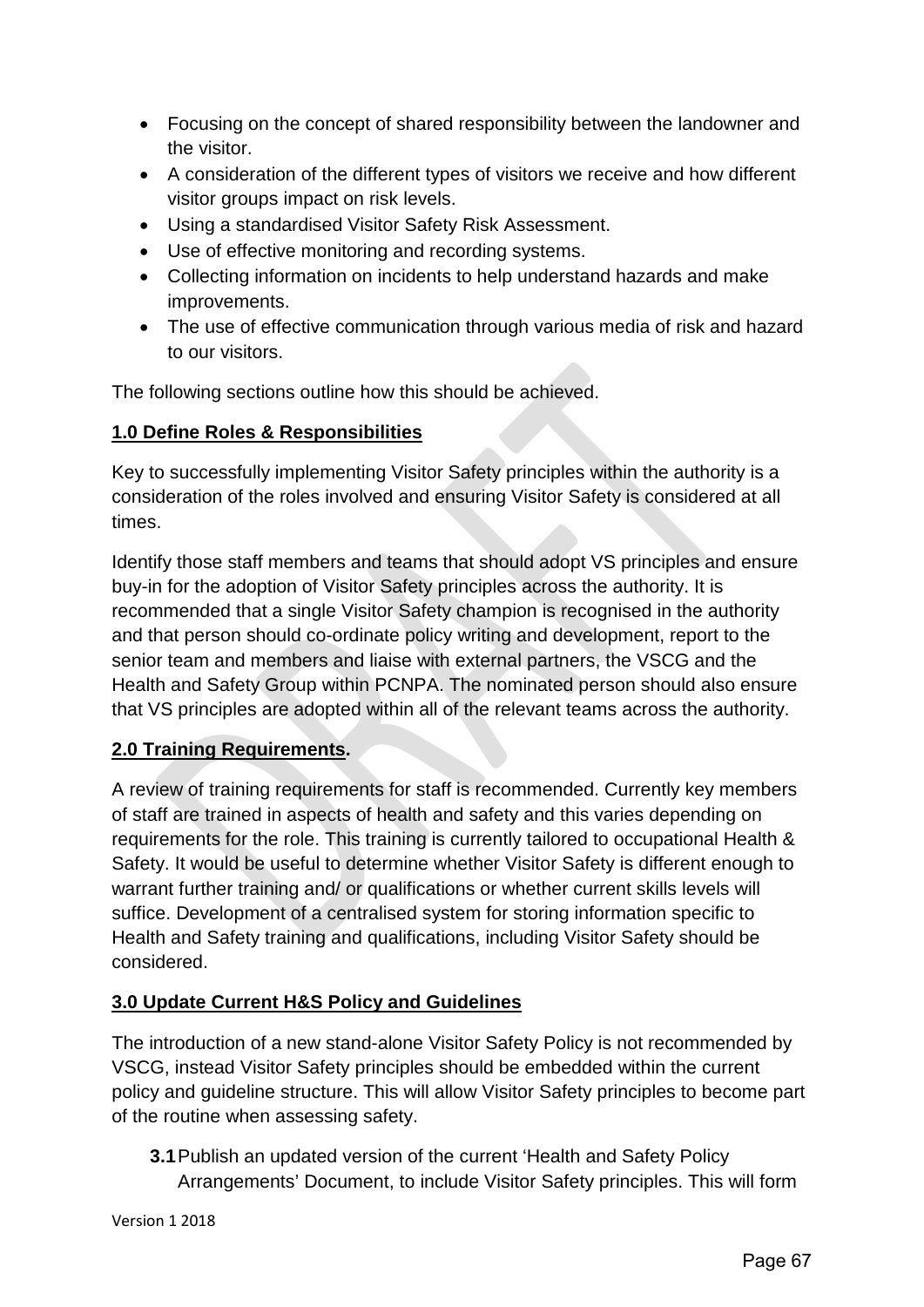the basis for implementation of this strategy. The original H&S Statement written and signed by the CEO and Chair should be reviewed and renewed following publication of this new version. The updated version of the policy should also be presented to members for their consideration.

- **3.2**Write updated versions of 'Assessing Health and Safety Risk' and 'Safety Guidelines for Managers of Authority Properties (2016)', adopting a new framework to ensure that VS principles are embedded into the way we carry out Risk Assessments.
- **3.3**Summarise the key principles in a single document 'An Overview of the Principles of Visitor Safety'. This document will form the guidance for all teams that interact with visitors and have responsibility for visitors safety.

### **4.0 Managing Risk to Visitors**

- **4.1** In order to ensure VS principles are considered at all PCNPA owned sites, it is recommended that the Visitor Safety Risk Assessment format replaces the current matrix based risk assessment format for all of our owned and managed sites. Given the complexity of VSRA documentation – which includes photographs, text and maps, due consideration should be made to the design of the form to ensure it is user friendly and standardised.
- **4.2** Site Managers appointed for each site are currently responsible for conducting risk assessments. This principle forms the basis for effective Visitor Safety Management and should be maintained.
- **4.3** The number and variety of owned sites (76) will require a phased approach to assessing Visitor Safety. Delivery of VSRAs for each site should be prioritised with those with highest footfall and/or highest risk being undertaken first.
- **4.4** Current site maps are derived from Ordnance Survey products at 1:2500 scale and in some cases do not show the level of detail required for effective planning and zoning. There may be a requirement for commissioning larger scale plans for these sites – plans that could also be used for other purposes including interpretation and for planning maintenance regimes.

### **5.0 VSRAs for the Coast Path, Rights Of Way and the Foreshore.**

The coast path and PROW cross mostly private land and thus a number of hazards visitors may come across when following paths such as grazing livestock are beyond the NPAs control. However as the NPA actively encourages visitors to use these routes through self-guided trail leaflets and the programme of web walks which are freely available to download from the authority website, it is recommended that we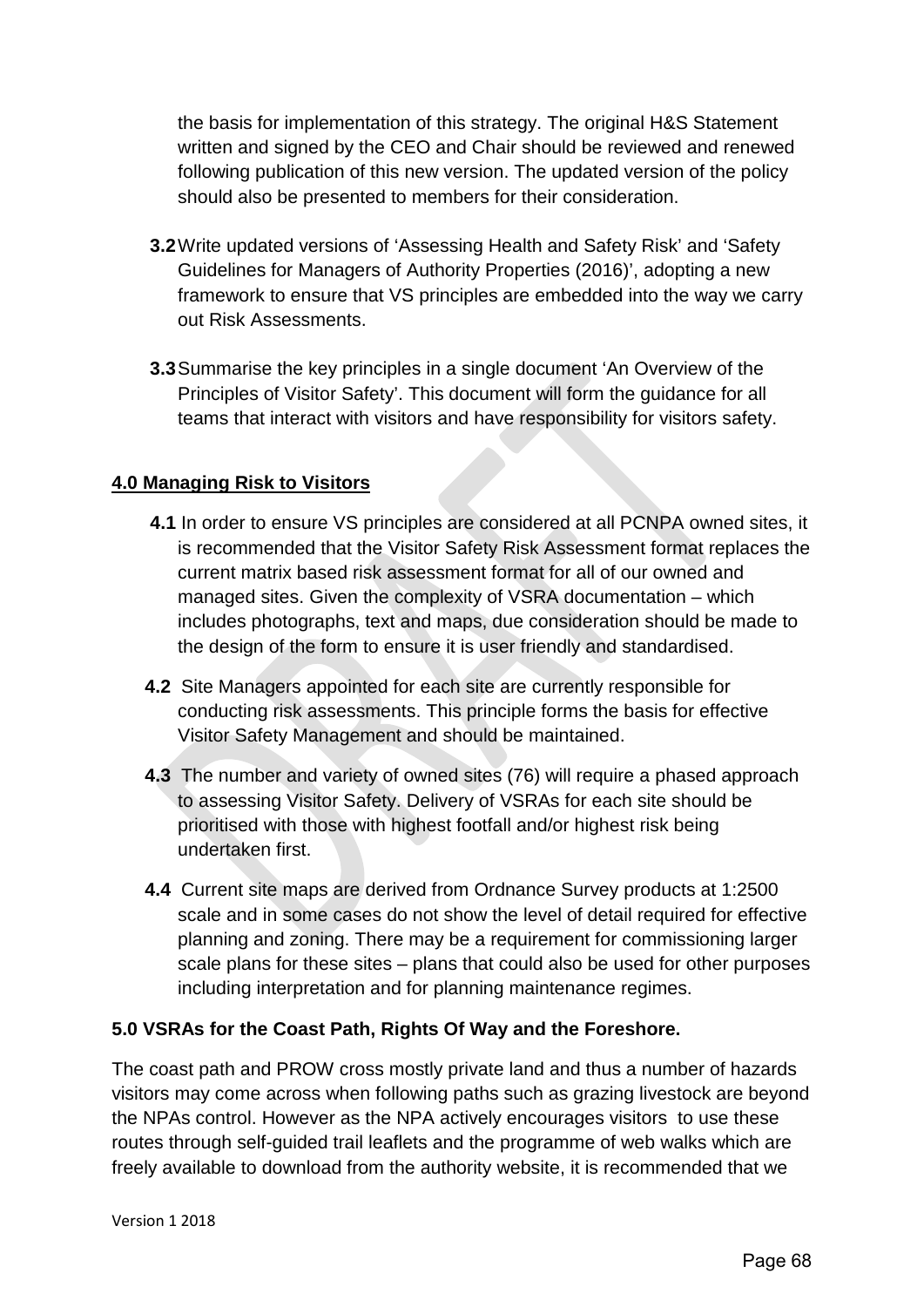consider embedding the principles of Visitor Safety into the management of Public Rights of Way, particularly the Web Walks and the Coast Path. The Foreshore currently has a generic property risk assessment, which covers a huge range of sites and hazards and this could well be improved by adopting the VSCG approach. This task is potentially complex and time consuming and may require more resource than adopting Visitor Safety principles for the 76 PCNPA owned sites.

A review of the current safety policies for PROWs, Web Walks, Coast Path and Foreshore should be carried out initially, with the intention of assessing the feasibility of adopting Visitor Safety principles for those areas. This assessment should look at whether Visitor Safety principles such as zoning and the use of technology such as G.I.S could simplify this task. VSCG are currently reviewing Visitor Safety on national trails, it would benefit PCNPA to be involved with that review.

### **6.0 Visitor Safety for Events and Activities.**

Some of the basic principles of VS can be used to enhance current guidelines and risk assessment of activities and events. VS principles, outlined in the document 'An Overview of the Principles of Visitor Safety' should be considered and embedded in current H&S processes for events and activities hosted at owned sites and externally.

### **7.0 Monitoring and Recording Regimes**

A basic principle of Health and Safety policy is to ensure users have easy access to the relevant documentation. Risk assessments should be easily accessible for use across the Authority. Both risk assessments and monitoring records can be used as evidence in legal cases brought against the Authority – it is imperative therefore that such documentation is secured and archived for future use.

- **7.1**All risk assessments should be easily accessible for users. Storage and access to documentation needs to be considered as well as protocols for ensuring access to the latest version of documents. Consideration also needs to be made to the remote access of documentation.
- **7.2**Sites are routinely inspected and monitored to a defined plan at present. Monitoring work is a key part of the Authority's operational work and can be time consuming and costly. The storage of records in different locations and on paper needs to be reviewed and improved with the aim of creating a single standardised and centralised system. A GIS system is recommended to facilitate the storage, quality control and analysis of monitoring data, allowing better decision making and more focussed inspection regimes.
- **7.3**Under the plan-do-check-act cycle it is crucial that any mitigation or improvement works, highlighted during monitoring or risk assessment work are completed within appropriate timescales. A centralised work